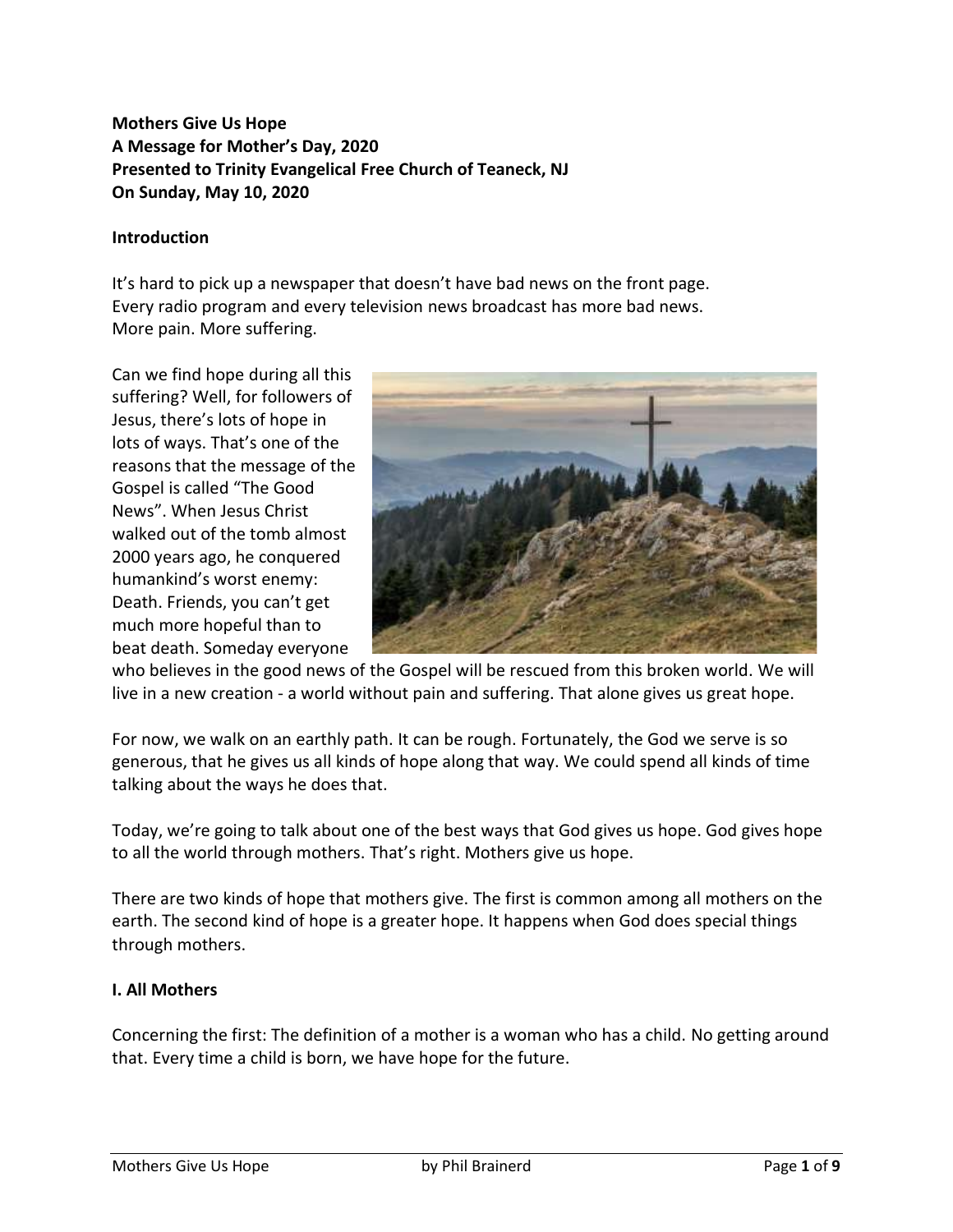Currently, we're hearing terrible things about people dying from the Coronavirus. At the time I'm speaking the official number of people who have contracted the virus around the world is over 4 million people. Of those, 278,000 have died. That's very sad. We mourn for those people and their families.

Now, almost a million and a half people have recovered. That's good news.

Do you want to hear even better news? From January  $1<sup>st</sup>$  until today, there has been almost 48 million children born. 48 million! That means, for every time that a family mourned the death from the virus, there were many more times that a family rejoiced in the way that a family can only rejoice when a child enters the world. New children always bring us hope.

Bringing babies into the world is not easy. There's discomfort and pain in pregnancy from morning sickness through delivery. Many of you know that I teach comparative religion at a nearby college. Recently, I taught a class on the religion of the native American people, otherwise known as the American Indians. One tribe of Indians



is called the "Sioux". They have an important tradition called the "Sun dance". In the sun dance, young warriors set up poles. They tie ropes to the poles and then tie the talons of large birds to the other end of the ropes. The talons have very sharp claws. The young warriors then proceed to embed the claws into their chest. After they do that, they dance around. Part of the dance involves moving away from the poles so that the ropes get very tense. That makes the sharp claws dig even deeper into their skin. Sometimes, the claws tear loose, taking a lot of flesh with them. The young men do this to prove they can handle great pain. Later they often show off the scars caused by this ritual.

I tell my class that this is a "guy thing". Women don't have to prove how tough they are because they bear children. When I say that, I always get a knowing nod from the ladies in the class.

We don't have time to get into how tough it can be to raise children. For now, we'll just say that all mothers give us hope when they bring new life into the world.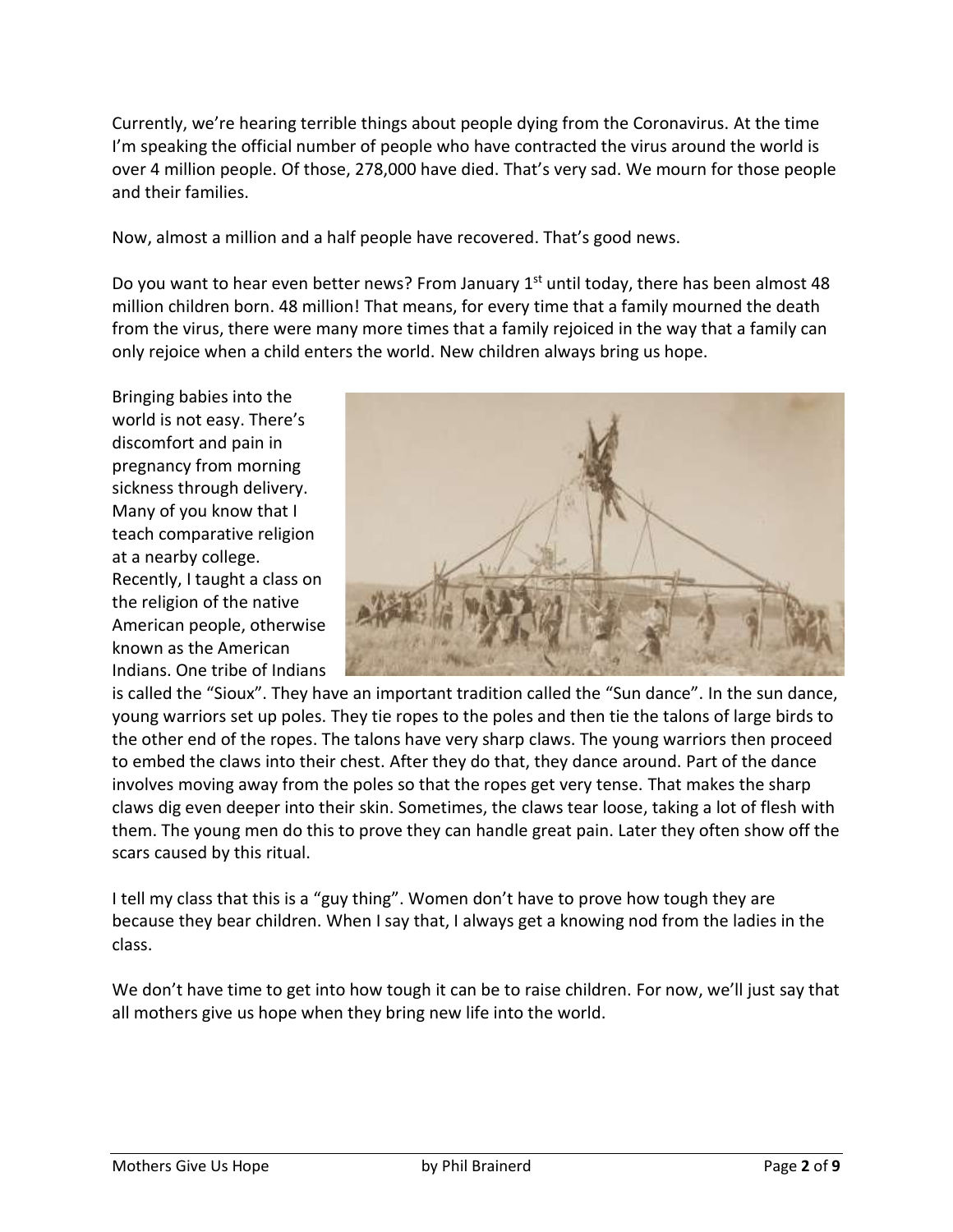### **II. A Mother who was used by God.**

As we said, there's even greater hope when a mother is used by God. Let's take a look at one case where that happened. We're going to read about the story surrounding the birth of Moses.

Let's set this up. The story of the Jewish people starts with Abraham. Abraham lived in a comfortable place, but he was told to go to a better one, a land of promise. It will belong to Abraham and his descendants. He goes there. He has a son named Isaac. Isaac has a son name Jacob, whose name is changed to Israel.

Israel has 12 sons. One of Israel's sons, Joseph winds up in Egypt. There, through a chain of miracles, he becomes the Prime minister of Egypt. He is the right-hand man of Pharaoh, the king. A terrible famine hits the region, so Israel and his remaining son all move to Egypt, where there is food. Since Joseph is the Prime Minister, he sets up his family in some of the best real estate Egypt has to offer: the land of Goshen. Eventually, the famine ends.

Let's read now.

1 These are the names of the sons of Israel who went to Egypt with Jacob, each with his family: 2 Reuben, Simeon, Levi and Judah; 3 Issachar, Zebulun and Benjamin; 4 Dan and Naphtali; Gad and Asher. 5 The descendants of Jacob numbered seventy in all; Joseph was already in Egypt. (Exodus 1:1-5)

So, the children of Israel start out with 70 people. That's not a terribly big crowd. Let's read on.

6 Now Joseph and all his brothers and all that generation died, 7 but the Israelites were exceedingly fruitful; they multiplied greatly, increased in numbers and became so numerous that the land was filled with them. (v 6-7)

So, life is good. Northern Egypt was a wonderful place to live. It had great farmland. It had wonderful places to tend sheep and other livestock. It had wonderful weather – sunny and warm. It's like living in Southern California.

There was one little problem: Decades before, the father of the Hebrew people, Abraham, also started out living in a nice place. He lived what is modern day Iraq. He could have stayed there and lived a good life. But, God told him to leave that place and go to the land that is today called "Israel". That's where he and all of his descendants belonged. Not in Egypt. The children of Israel were living a good life in Egypt. A prosperous life. *So, they let themselves become content to live in a place that was not where they belonged.*

Sometimes, we find ourselves in places where we don't belong. Sometimes, we get away with it. Sometime though, bad things happen.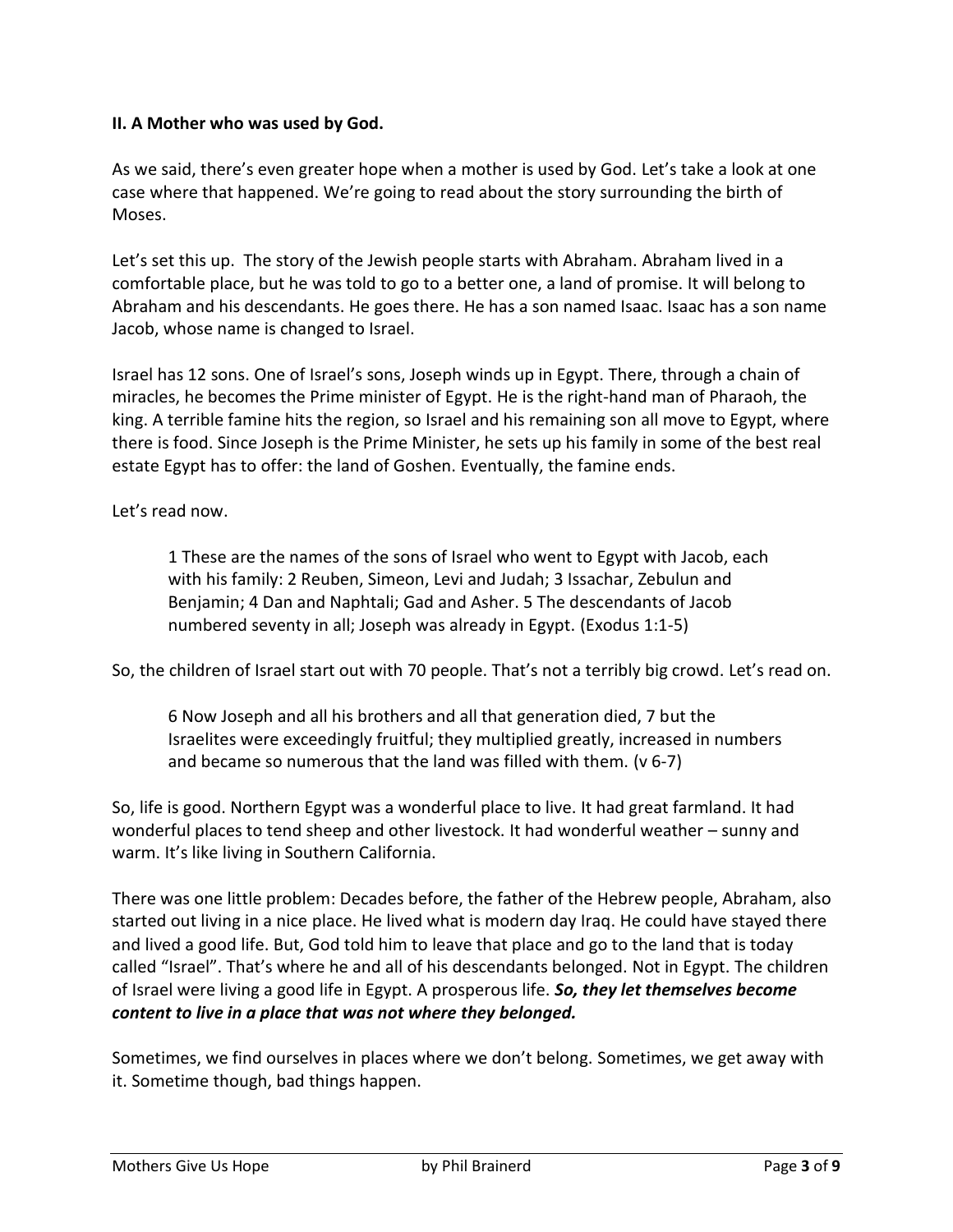8 Then a new king, to whom Joseph meant nothing, came to power in Egypt. 9 "Look," he said to his people, "the Israelites have become far too numerous for us. 10 Come, we must deal shrewdly with them or they will become even more numerous and, if war breaks out, will join our enemies, fight against us and leave the country."

You've all heard the phrase "Times change". They certainly did here. The previous king of Egypt had given total trust to Joseph. He was rewarded with an increase in power and wealth that we can't even estimate today. Sadly, he neglected to tell any of this to the son who would take over some day. Maybe he thought he had more time? Maybe he had a period of mental decline? We don't' know. We only know that the new king didn't care about Joseph or his family. In fact, he began to see the Hebrews as a threat. If they continued to increase in numbers, and an enemy attacked Egypt, maybe these Hebrews would fight for the other side?

We don't have time to go into this. It was totally irrational thinking on the part of the new king. However, kings are kings. Sometimes, kings become evil and irrational.

Here's how the new king handled the problem:

11 So they put slave masters over them to oppress them with forced labor, and they built Pithom and Rameses as store cities for Pharaoh. (Exodus 1:11)

I want us to think about this. One day, the children of Israel were free, prosperous, and happy. That word, "free", means a lot to people in America. It's one of our core values. Many say they'd be willing to die for it.

Back to our story: Suddenly, troops came in with weapons. They came fast – nobody knew what to do. Overnight, the Hebrew people lost their freedom and became slaves. People who previously led quiet lives as farmers and shepherds were now handed heavy bricks and tools and told to build cities that others would live in.

But once again, those little beings called "children" kept coming along. The Egyptians ran into a problem. These weren't just any people - They were the children of Israel, the chosen people of God.

12 But the more they were oppressed, the more they multiplied and spread;

Children bring hope. But sometimes, hope is a long-term thing.

…so the Egyptians came to dread the Israelites 13 and worked them ruthlessly. 14 They made their lives bitter with harsh labor in brick and mortar and with all kinds of work in the fields; in all their harsh labor the Egyptians worked them ruthlessly. (v 13-14)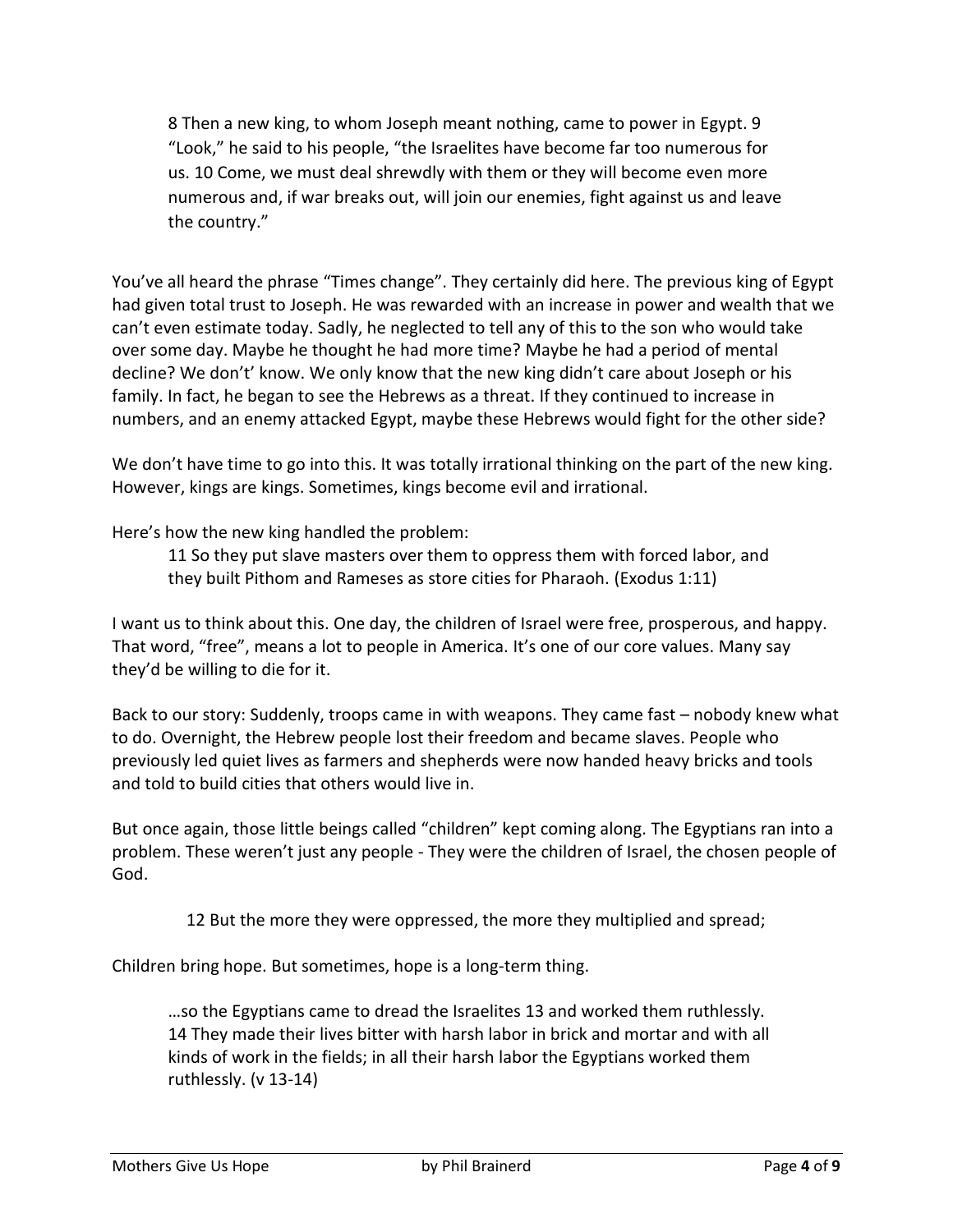Oppressors don't much like hope. The Egyptians worked hard to take away any hope the Israelites had. But oppression just made the children of Israel stronger. The more they were oppressed, the more God blessed them with children.

This sadly, was a long battle. The Egyptians responded to more hope with more oppression. We're told they were "ruthless" towards the Israelites. That means if anyone complained, they were mercilessly beaten – or worse.

Things were getting dark for the children of Israel. Could anything be more hopeless? Sadly, where there is evil, it can continue to grow until those who fall to it are consumed.

15 The king of Egypt said to the Hebrew midwives, whose names were Shiphrah and Puah, 16 "When you are helping the Hebrew women during childbirth on the delivery stool, if you see that the baby is a boy, kill him; but if it is a girl, let her live."

This is a combination of utter evil and utter stupidity. If you want to procure for yourself one of the lowest places in history, you can do it by killing innocent children. There is nothing more evil than this.

Fortunately for the world, the actions of the king couldn't be more stupid. Let's say that the king was successful in getting these midwives to murder all the male children they were hired to deliver. If they did it one time, would anyone invite them back? I think word would get out.

And more fortunate for the world, these were very brave women.

17 The midwives, however, feared God and did not do what the king of Egypt had told them to do; they let the boys live. (Exodus 1:17)

This took a lot of courage. Before moving on, let me mention that even if you're not a mother, you can be a helper to mothers. That what these women did. They didn't have any children of their own at the time, but they risked their lives to help bring children into the world. Children who would otherwise have been murdered. The world is thankful for their bravery.

Sometimes, it's not God's plan to give the gift of children to a woman. That can be disappointing, but there's still plenty of room to help mothers. Being a mother is rough. You can be a spiritual mother by helping. Lots of women (and men) do that. And we're all thankful for those people, so they get a shout out on Mother's Day.

Standing for good in the face of evil won't go unnoticed.

18 Then the king of Egypt summoned the midwives and asked them, "Why have you done this? Why have you let the boys live?" 19 The midwives answered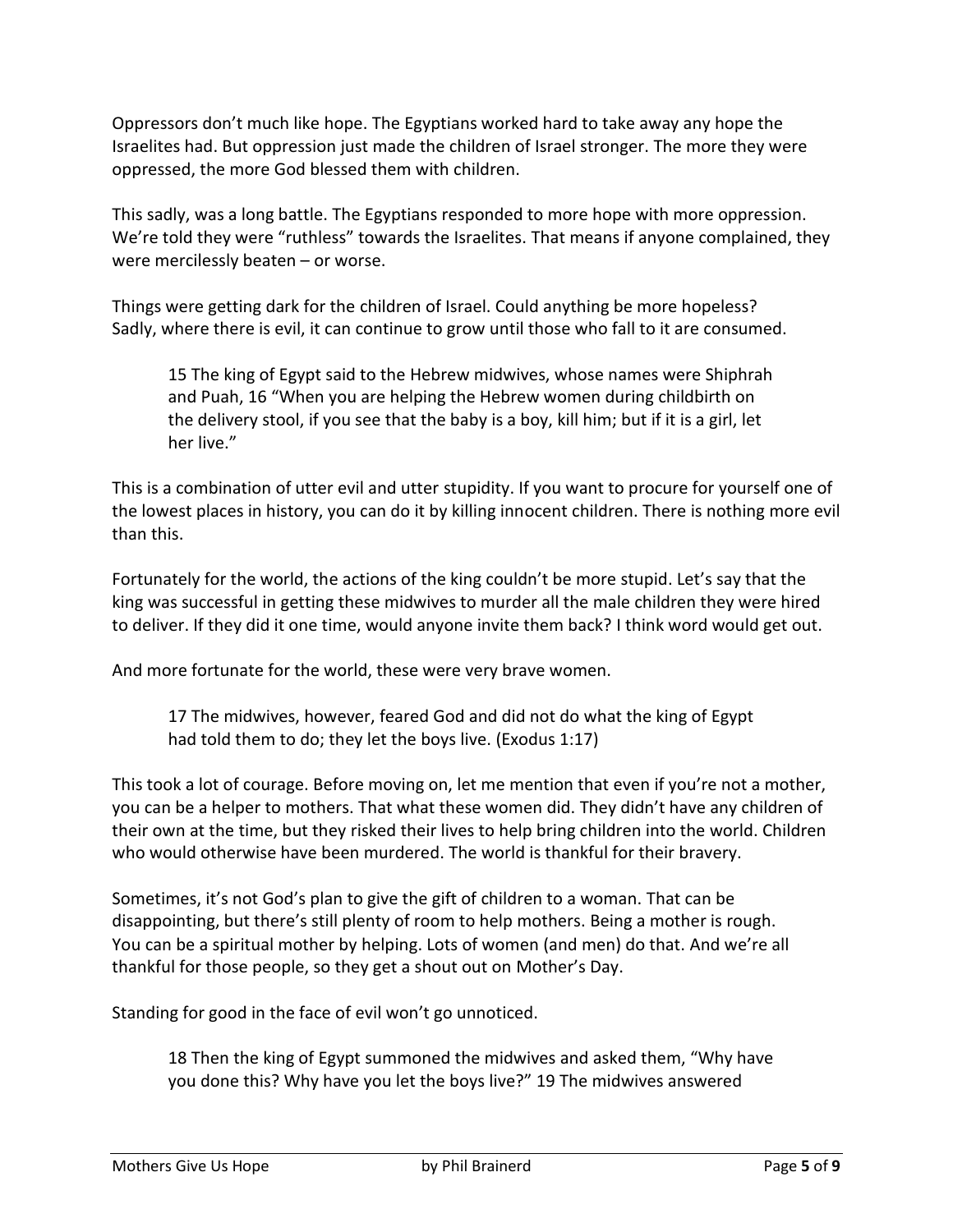Pharaoh, "Hebrew women are not like Egyptian women; they are vigorous and give birth before the midwives arrive." (v 18-19)

Apparently, there was no IQ test required to be king of Egypt. This wasn't the best excuse, but the king fell for it. In this case, God blessed these women.

20 So God was kind to the midwives and the people increased and became even more numerous. 21 And because the midwives feared God, he gave them families of their own. (v 20-21)

Sadly, the more God blessed the Hebrew nation, the more the madness of the king grew.

22 Then Pharaoh gave this order to all his people: "Every Hebrew boy that is born you must throw into the Nile, but let every girl live."

The king failed to make his plan work with just the midwives, so he decided he needed more help. Now, the entire nation of Egypt was called into the act.

Could things get more hopeless? Children bring hope, but now the entire nation of Egypt had been called to take away all hope for the Hebrew people.

Fortunately for the people of all time, there is yet one more very special woman in this story. Let's read on in Exodus 2.

Now a man of the tribe of Levi married a Levite woman, 2 and she became pregnant and gave birth to a son. When she saw that he was a fine child, she hid him for three months. 3 But when she could hide him no longer, she got a papyrus basket for him and coated it with tar and pitch. Then she placed the child in it and put it among the reeds along the bank of the Nile. 4 His sister stood at a distance to see what would happen to him. (Exodus 2:1-4)

This story must have a lot more details, but there's not room. We may need to look around for some of the details. Imagine the scene. We have two people who get married and they have a child. We learn in Exodus 6 that the father is Amron and the mother Jochebed. The child is a boy. This is not their first child. In verse 4 we learn that there is an older sister.

There has been a decree from the king that any Egyptian who finds a male baby among the Hebrews is to throw it into the river. You couldn't walk out the door with a male child, so the mother hides it. The father isn't mentioned any time past the first sentence, so he may not have been involved. Mom may not be getting any help here.

Hiding a child isn't easy, especially when you're a poor slave living in the kind of tiny abodes available in that day. Were the Egyptians checking from door to door? Did one of the neighbors blurt out that their neighbor had a boy? We don't know. We only know that this woman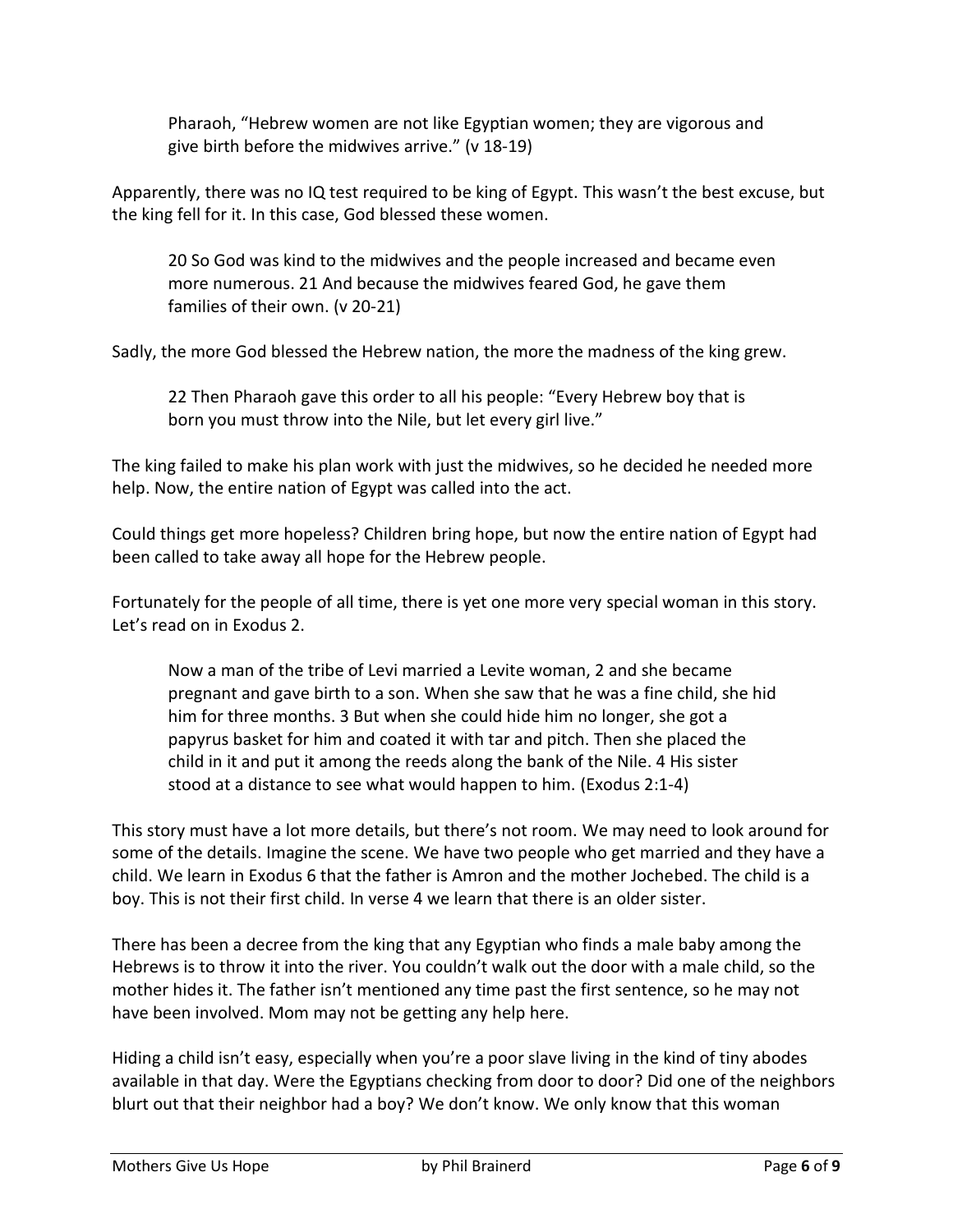became desperate. The command was for the child to be thrown into the river. The woman decides: *If the child is to go into the river, he will go safely.* So, with great care, she creates a little boat and places the child in it. Then, she does the only thing she can do – she leaves the child in the hands of her God.

Sometimes, we become desperate. We do the best we can. We think things through as completely as we can. We exhaust every possibility. Once we've done that, we can only trust God. That's what Jochebed did.

What must she have been feeling as she was forced to leave the child and walk away? What kind of torment did she feel? We don't know.

The story continues: The older sister stays to see what would happen.

5 Then Pharaoh's daughter went down to the Nile to bathe, and her attendants were walking along the riverbank. She saw the basket among the reeds and sent her female slave to get it. (v 5)

At first, this would seem like a horror. Someone finds the basket. Who? The daughter of Pharaoh, the king who just commanded the death of such children. Are we about to be suckerpunched into a tragic ending for this story?

6 She opened it and saw the baby. He was crying, and she felt sorry for him. "This is one of the Hebrew babies," she said. (Exodus 2:6)

There are some thing in life that you could never predict. They can only be the hand of God. Egypt at this time was ruled by a king so cruel he commanded that children be thrown into the river. However, his daughter was a woman with a soft heart. She melted at the sound of a lonely, crying baby.

7 Then his sister asked Pharaoh's daughter, "Shall I go and get one of the Hebrew women to nurse the baby for you?" (v 7)

Add to the story another very special young woman: The sister here had as much courage as any of the other women we meet in this story. She also has great ability to read people. She knows the daughter of Pharaoh has strong feelings for this child, so the sister takes a great chance. She is a common slave, and such slaves have nothing to do with royalty. Yet she approaches this member of the royal family and offers to help.

How does the daughter or Pharaoh respond?

8 "Yes, go," she answered. So the girl went and got the baby's mother. 9 Pharaoh's daughter said to her, "Take this baby and nurse him for me, and I will pay you." So the woman took the baby and nursed him. 10 When the child grew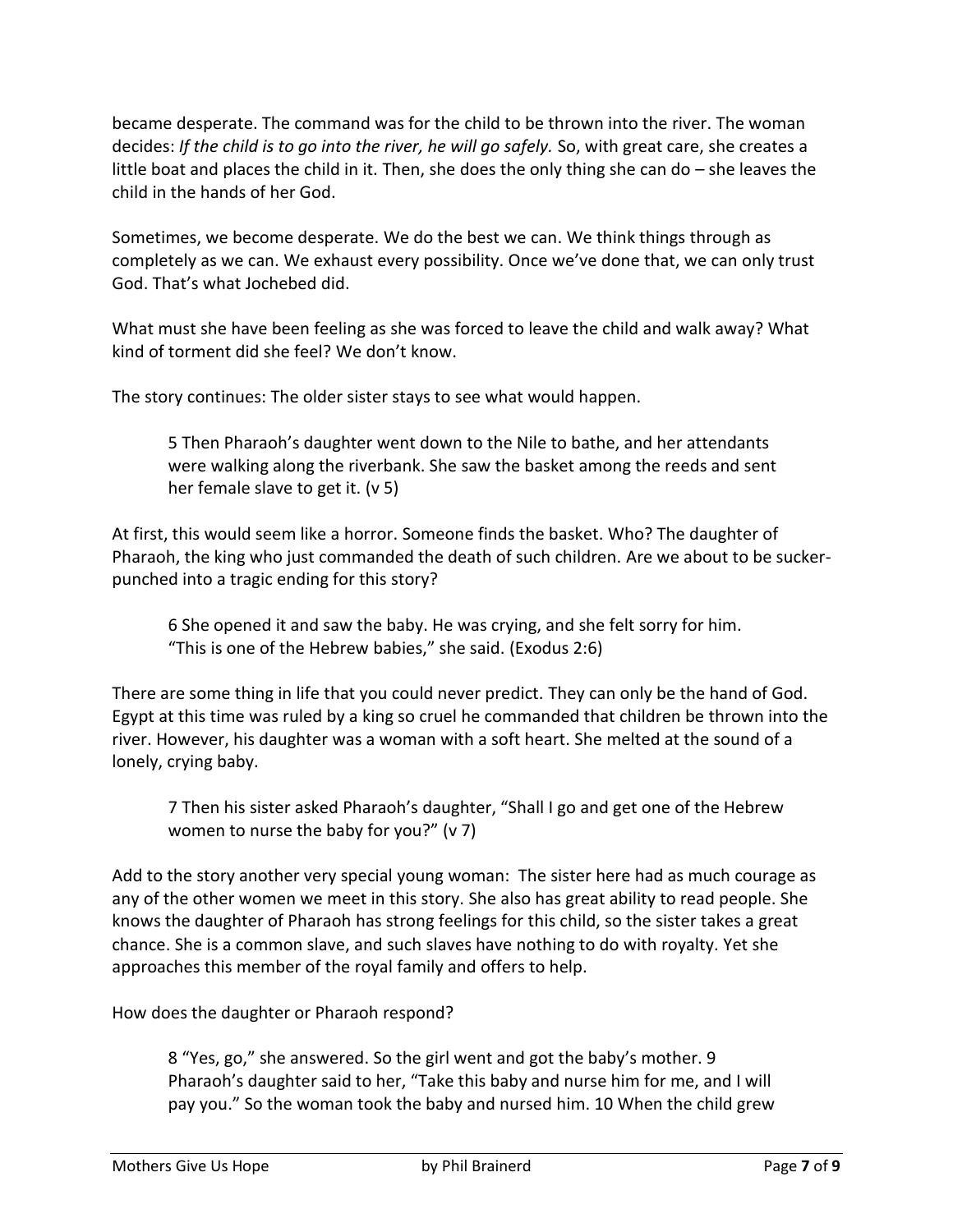older, she took him to Pharaoh's daughter and he became her son. She named him Moses, saying, "I drew him out of the water." (v 8-10)

So, on top of having a soft heart, Pharaoh's daughter was a bit of a renegade. Any other Egyptian would have been duty-bound to kill this child. Pharaoh's daughter takes him in and adopts him.

Jochebed, the mother who let the child go into the hands of her God received the child back. In any other situation, they would have lived in poverty. But now she is payed handsomely to be just what she always wanted to be: a mother.

In the end, she's called though to let her child go one more time. Jochebed raises her boy, and then releases him into the hands of Pharaoh's daughter, who adopts him as her son.

## **Conclusion**

As we said, mother's give us hope. They do so by being well, mothers. They bring children into the world. And though the world is deeply flawed, every time a child comes along, there is hope.

We appreciate that mothers go through the discomfort and pain of pregnancy, and we appreciate the dedication of mothers all over the world who guide their children into adulthood.

But as we said, the hope grows even more when mothers are used by God.

We've just read about a tragic story. A free people are crushed on day and turned into slaves. They find out that staying in the wrong place for too long can have terrible consequences. But God gives hope, even to those who suffer under the weight of their bad decisions. Every time the Egyptians tried to oppress the Hebrew people, God gave them more hope.

In the story we just read, God gave that hope through some very special women. Women who are showed great courage, determination, and wisdom. The midwives feared God. So, they stood against an evil king and refused to murder children. The mother of Moses, faced with a desperate situation, when she could do nothing more, left her child into the hands of her God. The daughter of Pharaoh, a woman born to an uncaring and evil man, let her heart be moved by the sound of a crying, lonely child. The sister acted with great courage and approached a member of the royal family.

A mother and some helpers of mothers all stood together and listened to the voice of God. Their bravery and faith resulted in one of the greatest acts of hope given to a nation. The child who had been left on the river Nile, a poor slave, was taken into the courts of the most powerful kingdom on earth and raised as royalty. One day, he too listened to the voice of his